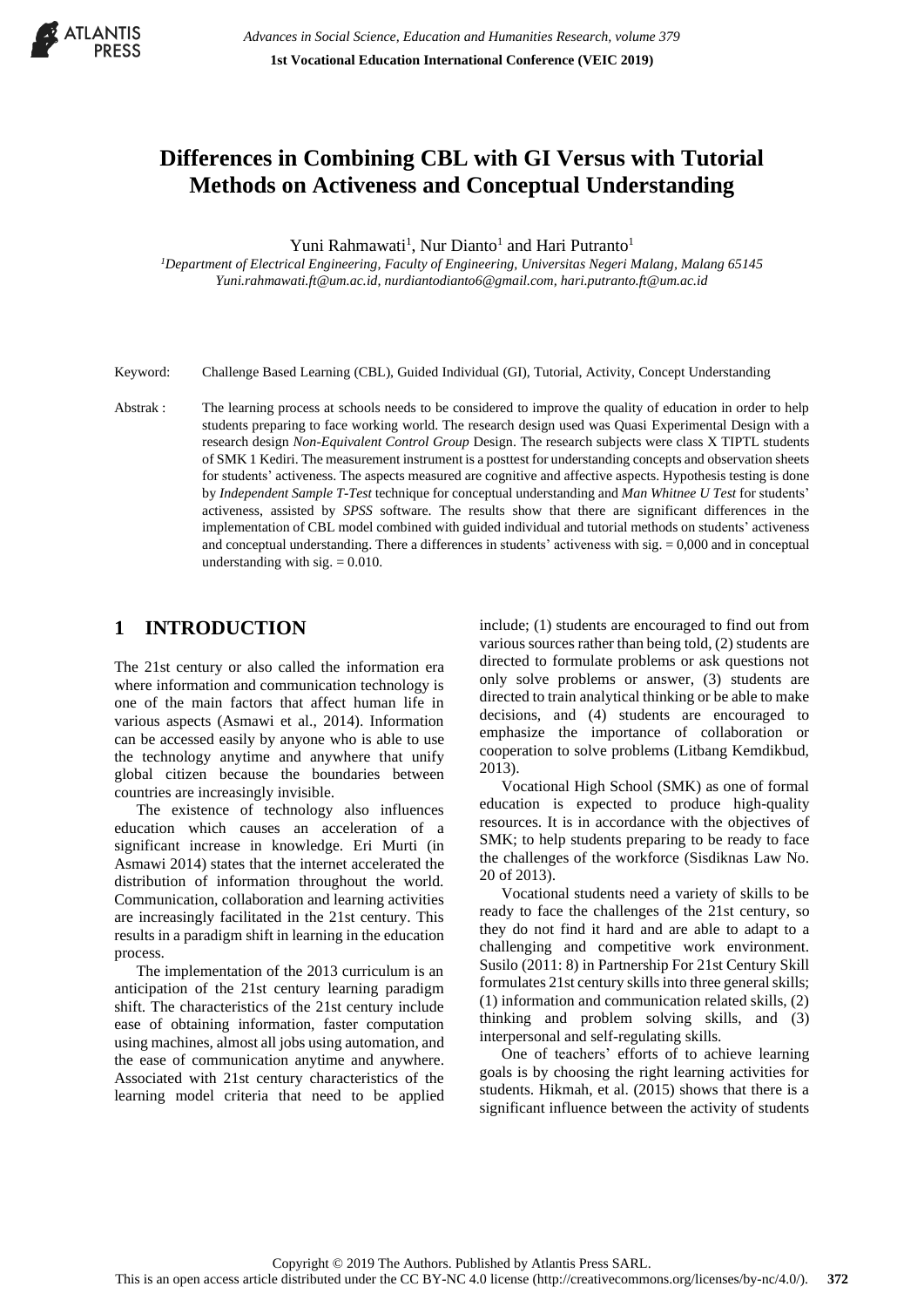in learning with interpersonal communication. Walters, et al. (2017) indicated Students learn best when they actively participate in the learning process. Inspired by that statement, appropriate student activity will produce skills and help students understand the lessons.

The next learning objective is student learning completeness which is seen through learning outcomes. Novitasari, L. & Leonard (2017) states that there is a significant influence between understanding the concept of learning outcomes. Nakhleh (in Demircioglu 2014) states that student strugle to understanding concepts but they are often unsuccessful. It can be interpreted that the increasing understanding of concepts will improve student learning outcomes.

In enhancing the activeness and understanding of students' concepts, it is important to find the right learning models and methods. *Challenge Based Learning* (CBL) combined with tutorial methods and CBL combined with guided individual methods are some variation of models and learning methods to be able to improve activity and concepts understanding by students. Tsuei (2011) states that peer tutoring is characterized by specific role-taking which is aimed at enhancing learning, motivation and achievement. Another research by Kastenmeier, et al (2018) finding that the individual learning plan requirement has been contribute to enchanced educational outcomes. A research by Yang (2018) finding that challenge based learning model can enhance student's ability to innovate and create.

Based on the above explanation, the objectives of this study are; (1) to describe the understanding of concepts and learning activeness because of the influence of applying CBL in combination with the tutorial method, (2) to describe the understanding of concepts and active learning because of the influence of applying CBL in combination with guided individual methods, (3) to know the significance of the difference in conceptual understanding and learning activeness because of the influence of applying CBL in combination with guided individual methods and CBL in combination with the tutorial method, and (4) to know the combination of superior models and methods.

#### **2 METHOD**

This research is an experimental study with a quantitative approach to analyze data. The design used in this study is a quasi-experimental design with

a Non-Equivalent Control Group Design research design such as Table 1.

Table 1. Experimental Research Plan

| Pretest | Treatment | Posstest |
|---------|-----------|----------|
|         |           |          |
|         |           |          |
| ()៹     | X۰        |          |
|         |           |          |
|         |           |          |

 $O<sub>1</sub>$  : Pretest of experimental class 1 O<sub>2</sub> : Posttest of experimental class 1 O<sub>3</sub> : Prestest of control class 1 O<sup>4</sup> : Posttest of control class 1 O<sub>5</sub> : Pretest of experimental class 2 O<sub>6</sub> : Posttest of experimental class 2 O<sub>7</sub> : Prestest of control class 2  $O_8$  : Posttest of control class 2  $X_1$ : The treatment of CBL combined with the tutorial method

 $X_2$  : The treatment of CBL combined with guided individual methods

The subjects of this study were students of electrical expertise programs at SMK 1 Kediri taking Basic Electricity and Electronics (DLE) subjects in the even semester. They are 31 students of class X TIPTL 2 who were treated with CBL in combination with the tutorial method and 30 students of class X TIPTL 3 who were treated with CBL in combination with guided individual methods.

There are treatment instruments and research instruments that have been validated by experts (expert judgment) and DLE subject teachers. The treatment instruments used were teaching plans (RPP), learning material, jobsheets, and media in the form of power points. The measurement instrument used was in the form of activeness observation sheet and tests.

The data analysis process consists of several stages; description of data, prerequisite test, similarity test, average scores of students' initial abilities and hypothesis testing. The processed data is data taken before and after treatment.

The first data analysis process is data description; grouping data in several categories based on Sudijono's formula (2012: 329). The range of scores obtained is as follows; (a) a very low category with a range of 15-35, (b) a low category with a range of 36- 49, (c) a medium category with a range of 50-64, (d) a high category with a range of 65-79, and (e) a very high category with a range of 80-100.

Prerequisite tests consisted of normality test and homogeneity test. The normality test used the *Shapiro*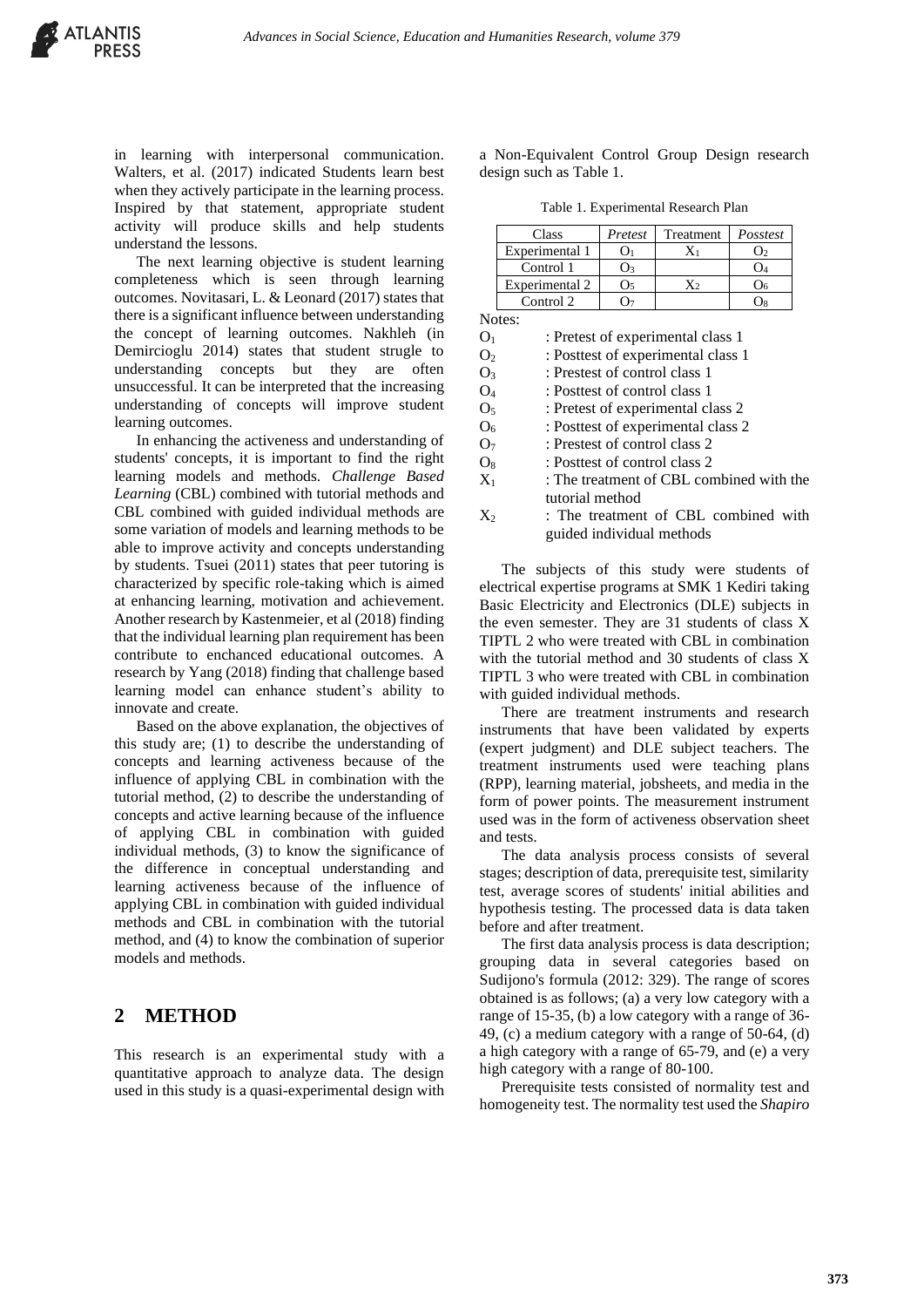*Wilk* test. The guidelines for decision making was if the number is significant> 0.05 then the data is normally distributed, whereas if the number is significant  $\langle 0.05 \rangle$  then the data is not normally distributed. The homogeneity test used *Levene* test. The guideline for decision making was if the significance scores is  $> 0.05$ , the data is said to be homogeneous or have the same variant, whereas if the significance scores is <0.05 then the data is not homogeneous or the variance is not similar.

The three tests of similarity in the average scores of students' initial abilities were used to determine the similarity of students' initial abilities. The statistical test used was the Independent Sample *T Test*. The guideline for decision making was if the Sig (2-tailed) scores is  $> 0.05$ , then H<sub>0</sub> is accepted, but if the Sig (2tailed) scores is  $< 0.05$ , then  $H_0$  is rejected.

The hypothesis tests were used to determine the significance of differences in concept understanding and student activity because of CBL influence in combination with guided individual methods compared to CBL in combination with tutorial methods on vocational students. Hypothesis testing for the significance of differences in concept understanding used the Independent Sample *T Test* test technique. The decision-making guidelines was, if the Sig (2-tailed) scores is  $> 0.05$ , then H<sub>0</sub> is accepted, but if the Sig  $(2$ -tailed) scores is <0.05 then H<sup>0</sup> is rejected. Significant test of differences in students' activeness used the *Mann Whitney U Test* technique. The guideline for decision making was if the scores of Asymp. Sig. (2-tailed) $> 0.05$ , then H<sub>0</sub> is accepted, but if the scores of Asymp Sig (2-tailed)  $<$ 0.05, then H<sub>0</sub> is rejected.

#### **3 FINDINGS AND DISCUSSION**

#### **1.1 Description of Students' Activeness and Understanding of Learning Concepts by Applying the Combination CBL and Tutorial Method**

The following is the data on activeness and understanding of the concept in Figure 1 based on the effect of implementing CBL combined with the tutorial method. What is called by the combination of CBL with the tutorial method is that the steps of the core activities in learning were based on the syntax of CBL model and the syntax of the tutorial method were inserted in each activity that was carried out in the activity steps. Data from student activeness was

obtained from research on students who applied CBL combined with the tutorial method. It was found that the highest score was 96, the lowest score was 61, and the average score was 82.32. The predicate obtained by applying this model is very high. The obtained data of students' activeness is in accordance with Nursanti's research (2014: 2) that CBL can improve students' learning outcomes in the domain of attitude and knowledge skills.



Figure 1: Data of activeness and concept understanding of experimental class 1

Data on learning activeness is obtained from the activeness observation sheet in the form of elaboration of criteria derived from activeness indicators. The activeness indicator is adopted from Sadirman's category (2011: 101); (a) Visual Activities, (b) Oral Activities, (c) Listening Activities, (d) Activistic Writing, (e) Drawing Activities, (f) Motor Activities, (g) Mental Activities and (h) Emotional Activities.

Sequentially, the total activeness score for each indicator is, (a) Visual Activities with a total score of 131, (b) Oral Activities with a total score of 108, (c) Listening Activities with a total score of 110, (d) Activistic Writing in total score 108, (e) Motor Activities with a total score of 99, (f) Mental Activities with a total score of 91 and (g) Emotional Activities with a score of 86.

The conceptual understanding of this study is a conceptual understanding of the cognitive domain. The scoring of understanding the cognitive domain concept is taken from students' posttest. It is supported by Novitasari, L. & Leonard's research findings (2017) that there is a significant effect between understanding the concept of mathematics learning outcomes. Therefore, this study uses posttest to assess students' conceptual understanding.

This study focuses on Basic Electricity and Electronics material on basic competency 3.12: the law of alternating current circuits in the Experimental class 1. The application of CBL combined with the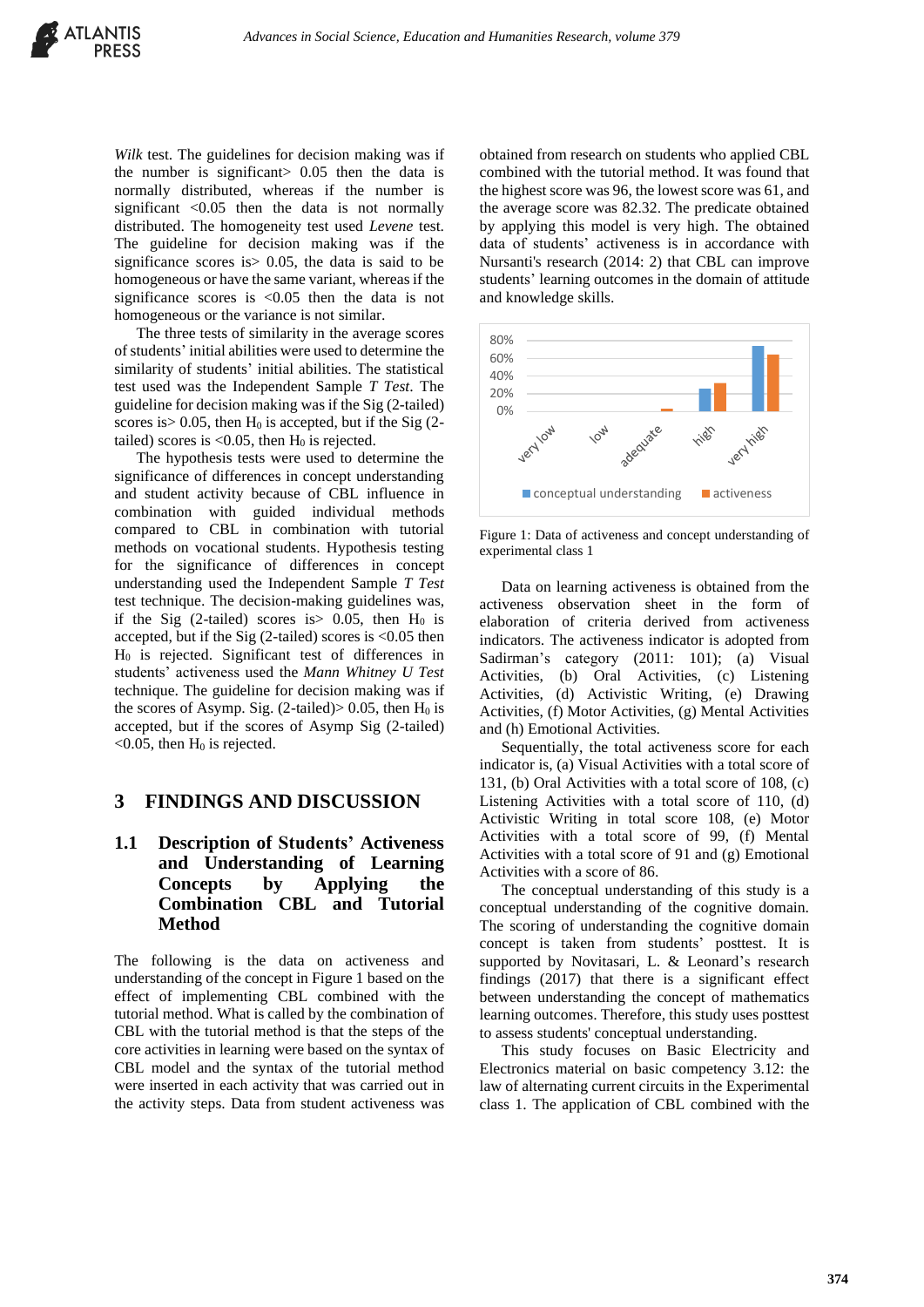tutorial method shows the highest scores of 100, the lowest scores of 65, and the average of 81, 61 in the very high category. Concept understanding data that has been obtained is in accordance with Nursanti's research (2014: 2) that CBL can improve students' learning outcomes in the domain of attitude and knowledge skills.

The acquisition of this scores has increased compared to its initial ability, from an average of 50.65 to 81.61. It was concluded that CBL combined with tutorial methods can improve students' conceptual understanding. It is supported by Tsuei's (2011) statement that peer tutoring is characterized by specific role-taking which is aimed at enhancing learning, motivation and achievement. The combination of CBL with tutorial methods can also lead to students' activeness, especially visual activity, listening, oral, and writing activities. However, it does not show up on indicators of motor, mental, and emotional activities. The low scores of the indicator is caused by several factors including the application of CBL combined with tutorial methods in which students in groups and each group have tutors so students tend to wait for explanations from tutors and do not actively explore what is given from the handouts.

The improvement of students' concept comprehension skills is due to CBL combined with the tutorial method requires each group to be responsible for completing the challenges given, so that students are excited and remind each other to solve problems. The statement is in line with Qudsi's (2014) statement that group learning enables students to interact and work together to complete tasks.

#### **1.2 Description of Students' Activeness and Understanding of Learning Concepts by Applying the Combination of CBL and Guided Individual Method**

The following is the data on activeness and understanding of the concept in Figure 2 based on the effect of applying CBL combined with guided individual methods. What is called by the combination of CBL with guided individual methods is that the steps of the core activities in learning were made based on the syntax of CBL and the guided individual syntax method was inserted in each activity that was carried out at the activity step. Data on students' activeness was obtained from research on students applying CBL combined with the guided individual method. They obtained the highest activeness scores of 82, the lowest scores of 61, and

the average score of 70. The predicate obtained by applying this model is high. The data if students' activeness that has been obtained is in accordance with Nursanti's research (2014: 2) that CBL can improve student learning outcomes in the domain of attitude and knowledge skills.



Figure 2: Data of activeness and concept understanding of experimental class 2

Data on learning activeness is obtained from activeness observation sheets made in the form of elaboration of criteria derived from activeness indicators. The activity indicator is adopted from Sadirman's category (2011: 101); (a) Visual Activities, (b) Oral Activities, (c) Listening Activities, (d) Activistic Writing, (e) Drawing Activities, (f) Motor Activities, (g) Mental Activities and (h) Emotional Activities.

Sequentially, the total activity score for each indicator is, (a) Visual Activities with a total score of 81.5, (b) Oral Activities with a total score of 89, (c) Listening Activities with a total score of 83, (d) Activitis Writing with a total score of 83, (e) Motor Activities with a total score of 76, (f) Mental Activities with a total score of 91 and (g) Emotional Activities with a score of 81.5. Based on the acquisition of a combination of CBL and individual methods, the highest score can be obtained on mental activities indicators and the lowest score are on motor activities.

The conceptual understanding of this study is a conceptual understanding of the cognitive domain. The scoring of understanding the cognitive domain concept is taken from students' posttest. It is supported by Novitasari, L. & Leonard's research findings (2017) that there is a significant effect between understanding the concept of mathematics learning outcomes. Therefore, this study uses posttest to assess students' conceptual understanding.

This study focuses on Basic Electricity and Electronics material on basic competency 3.12: the law of alternating current circuits in the Experimental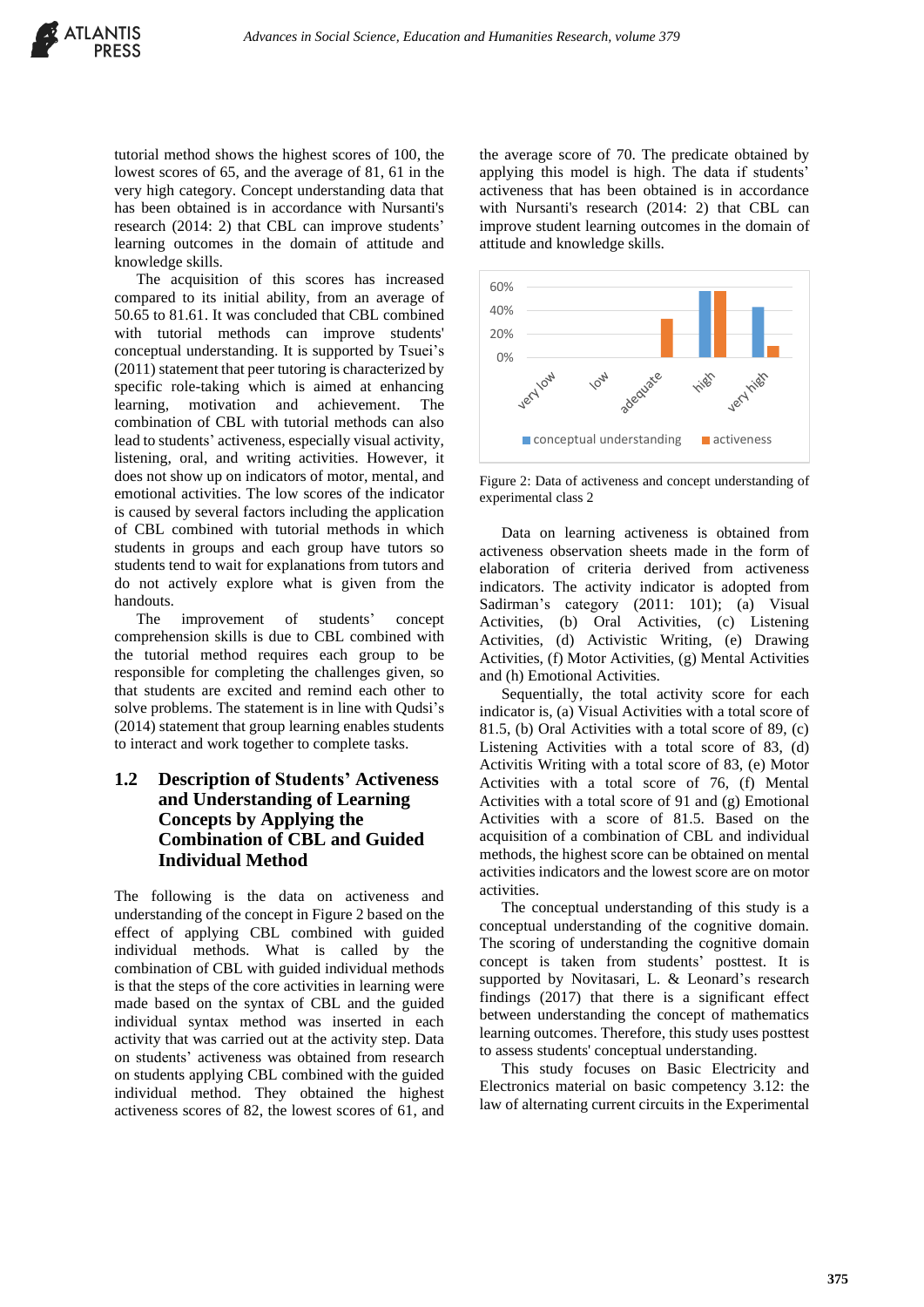class 2. The application of CBL combined with guided individual methods shows the highest scores of 90, the lowest scores of 60, and the average of 76 in the very high category. Concept understanding data that has been obtained is in accordance with Nursanti's research (2014: 2) that CBL can improve students' learning outcomes in the domain of attitude and knowledge skills. Another research by Kastenmeier, et al (2018) finding that the individual learning plan requirement has been contribute to enchanced educational outcomes.

The acquisition of this scores has increased compared to its initial ability, from an average of 41 to 76. It was concluded that CBL combined with guided individual methods can improve students' conceptual understanding. This is because the combination CBL and tutorial method requires that each individual independently solve the challenge and the teacher is ready to guide students who are experiencing difficulties, so that student difficulties can be solved immediately. Meanwhile, the low scores of motor activities is caused by several factors including the application of guided individual methods where students are not brave enough to express their opinions to the teacher. Only a few students are serious and in the learning process students are required to independently solve problems.

#### **1.3 The Difference of Students' Activeness and Understanding of Learning Concepts between applying the Combination of CBL andTutorial versus the Combination of CBL and Guided Individual**

The results of understanding the concept are taken from students' posttest scores. It is in line with of Novitasari, L. & Leonard's research findings (2017) that there is a significant effect between understanding the concept of mathematics learning outcomes. Therefore, this study uses posttest to assess students' conceptual understanding. Students' activeness scores are obtained from the activeness observation sheet which is used to score students'activity during the learning process.

The average scores of the initial ability of the experimental class 1 is 50.65 and the experimental class 2 is 41. The activeness scores of experimental class 1 is 82 and the experimental class 2 is 70. Meanwhile, students' scores of understanding the concept of the experimental class 1 is 82 and the experimental class 2 is 76. The data distribution is in Figure 5.



Figure 3: Scoring graphic of experimental class 1 and 2

Based on Figure 3, it can be seen that the understanding scores of the experimental class 1 concept is higher than the experimental class 2, that is 80.61 compared to 76. Further calculations are supported by *IBM SPSS Statistics 25* Software with the *Independent Sample T Test* method. Students' activeness data also experienced differences which were then tested using non parametric, *Mann Withneyy U Test*.

The analysis to examine the differences in learning outcomes of the experimental class 1 and class 2 was carried out with the t test on the posttest scores of the two classes. This aims to determine the significance of differences so that they can be analyzed further. The results of the t test show sig (2 tailed) 0.010 less than 0.05, which means that there are significant differences in the results of understanding the cognitive domain concept between experimental class 1 and class 2. This is in accordance with Pertiwi's research (2018) that peer tutoring affects positively on self-efficacy and learning outcomes. The results of students' activeness data after testing show sig (2-tailed) 0,000, which means that there are significant differences between the activeness of the experimental class 1 and class 2.

Some reasons that cause differences in the scores of students' activeness and understanding concepts are that the class applying CBL combined with the touristic method can create a comfortable classroom atmosphere for student learning. It can help in training students' sense of responsibilities for students who become tutors. Not only that, students can remind each other when some friends are lazy in order to solve challenges. Besides, students are given the freedom to express their ideas and ideas in their respective groups.

For experimental class 2 which was treated with the combination of CBL and the guided individual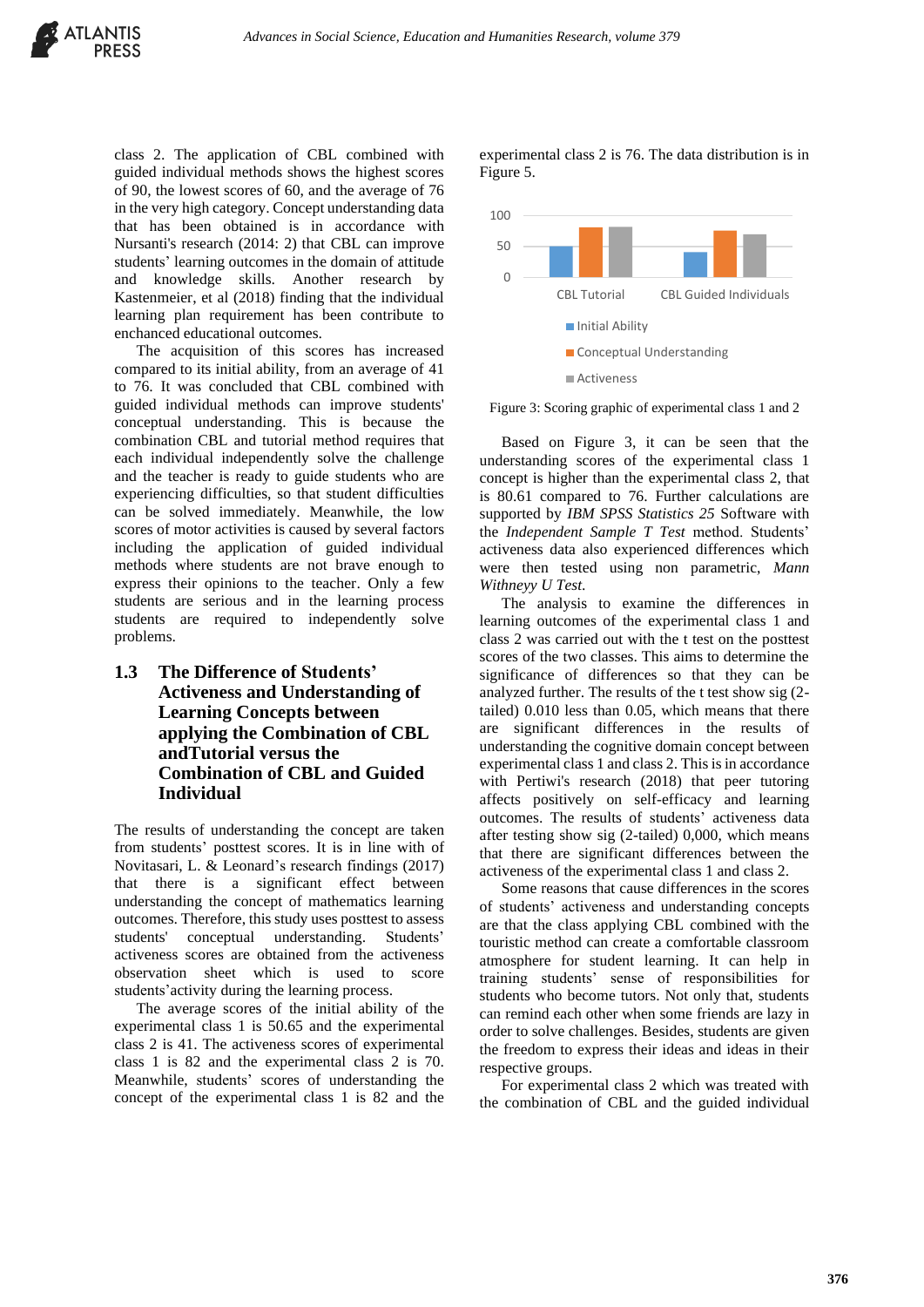method, it was found that individual students complete challenges but there were several students ignoring them so the scores were low. Students were also embarrassed to express their difficulties to the teacher. Only a few students dared to express their difficulties so the teachers could not help maximally to those students. It, then, causes students' understanding of the concept using the combination of CBL and guided individuals methods is lower than those with the combination of CBL and tutorial methods. Based on the above data, it can be concluded that there are significant differences between students who learn using the combination of CBL and tutorial methods and those using the combination of CBL and guided individuals methods.

### **1.4 A Combination of More Superior Method Models**

A superior model between the application of CBL combined with tutorial methods and CBL combined with guided individual methods can be seen by reviewing the scores of students' activeness and conceptual understanding in experimental class 1 and class 2. Experimental class 1 that applied CBL combined with tutorial methods obtained average scores in terms of activeness in a very high category (82) and in terms of conceptual understanding in a very high category as well (82). Experimental class 2 that applied CBL combined with guided individual methods obtained average scores in terms of activeness in a high category (70) and in terms of conceptual understanding in a high category as well (76).

Based on the results of activeness, it was found that the experimental class 1 had 10% higher scores than the experimental class 2. It can be concluded that the application of CBL combined with tutorial methods is superior to the application of CBL combined with individual methods in terms of students' activeness.

The findings of this study are in line with the research by Ardyansyah (2011) that learning with peer tutoring methods is superior in improving learning achievement than the demonstration learning method. Another study by Soraya (2017) shows that through peer tutoring learning can lead to enthusiasm for completing the case studies presented. A research by Muslikhoh (2016) also states that there is a positive influence on the application of peer tutoring learning to students' conceptual understanding during learning compared to individual models.

# **4 CONCLUSION**

- 1. TIPTL class X students of SMKN 1 Kediri who applied CBL combined with guided individual methods obtained the results of activeness with the highest score of 82 and the lowest score of 61 with an average score of 70, where the results included in a high category. In terms of conceptual understanding, the results show the highest score of 90 and the lowest score of 60 with an average score of 76, where the results are included in a high category.
- 2. TIPTL class X students of SMKN 1 Kediri who applied CBL combined with the tutorial methods obtained the results of activeness with the highest score of 96 and the lowest score of 61 with an average score of of 82, where the results were included in a very high category. In terms of conceptual understanding, the results show the highest score of 100 and the lowest score of 65 with an average score of 82, where the results are included in a very high category.
- 3. There is a significant difference between the classes applying CBL combined with guided individual methods and classes applying CBL combined with the tutorial methods on students' activeness and conceptual understanding; a significance level of 0,000 for students' activeness and a significance level of 0.010 for conceptual understanding.
- 4. The combination of CBL and the tutorial methods is superior to the combination of CBL and the guided individual methods seen from conceptual understanding with the same increasing presentation score of 35%, yet the results of activeness are superior, 82 compared to 70.

## **5 SUGGESTIONS**

- 1. For students, it is hoped that they will continue to be active in learning so that they can improve students 'understanding of concepts, as well as to improve students' soft skills.
- 2. For teachers, the application of CBL combined with guided individual or tutorial methods will require more time because of the syntax of CBL itself. Therefore, it is very helpful to have good time management to apply this model.
- 3. For further researchers, there is a need for a careful preparation before conducting research such as conditioning laboratory equipment. It should be noted in making calculation kind of